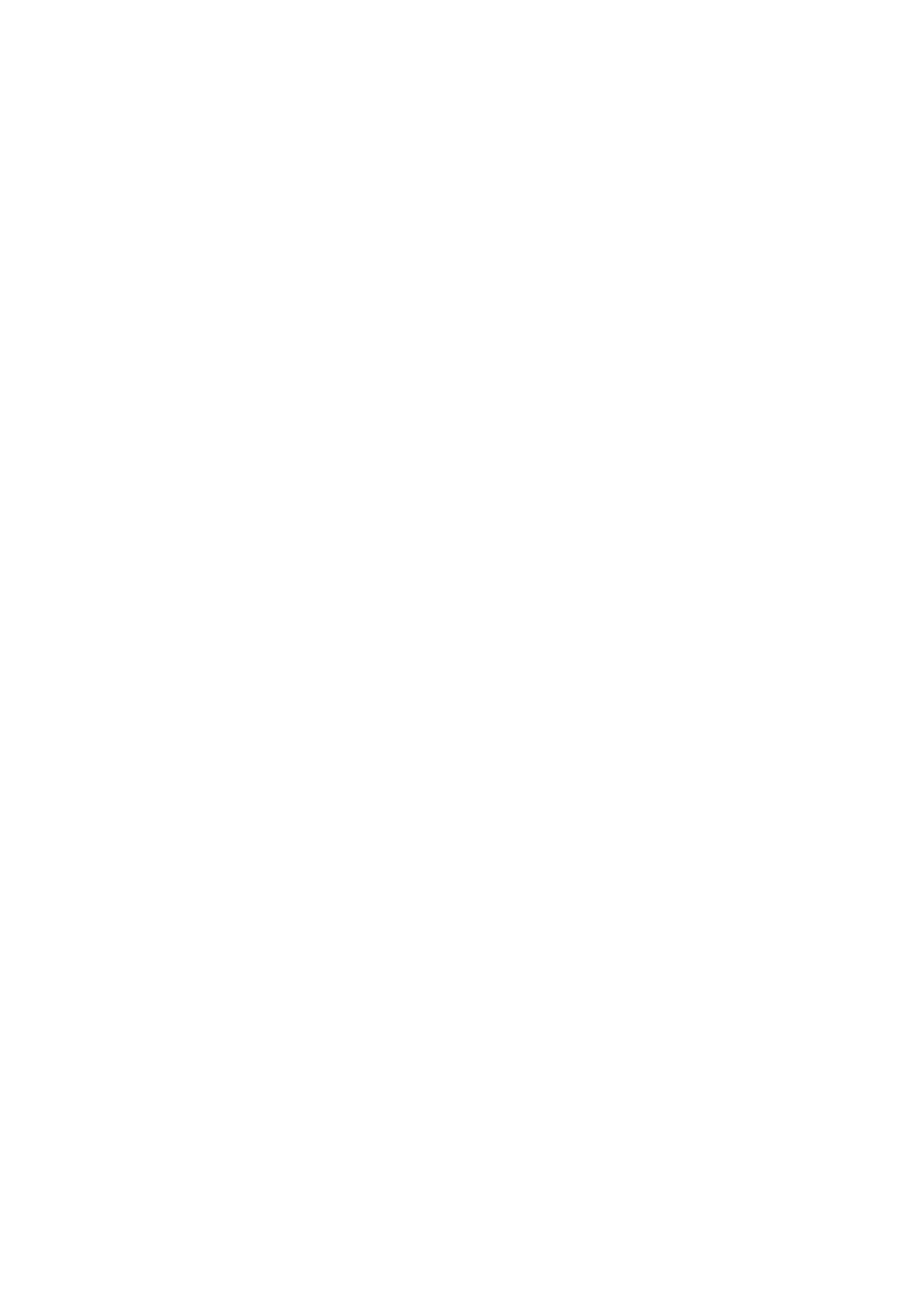| CLASIFICACION<br>ECONOMICA                                                        | EXPLICACION                                                                   | OBLIGACIONES<br>PENDIENTES DE<br>PAGO A 1 - ENERO | RECTIFICACION<br>SALDO ENTRANTE<br>Y ANULACIONES | TOTAL<br>OBLIGACIONES                                                                                                   | PAGOS<br>REALIZADOS                        | OBLIGACIONES<br>PENDIENTES DE PAGO<br>A 31 DE DICIEMBRE |
|-----------------------------------------------------------------------------------|-------------------------------------------------------------------------------|---------------------------------------------------|--------------------------------------------------|-------------------------------------------------------------------------------------------------------------------------|--------------------------------------------|---------------------------------------------------------|
|                                                                                   | 1210 3221 16000 A SEGURIDAD SOCIAL<br>TOTAL CONCEPTO 160 CUOTAS SOCIALES      | 183.964,53<br>183.964,53                          |                                                  | 0,00 183.964,53<br>183.964,53<br>0,00                                                                                   | 183.964,53<br>183.964,53                   | 0,00<br>0,00                                            |
|                                                                                   | TOTAL ARTICULO 16 CUOTAS, PRESTACI                                            | 183.964,53                                        | 0,00                                             | 183.964,53                                                                                                              | 183.964,53                                 | 0,00                                                    |
| TOTAL CAPITULO                                                                    | 1 GASTOS DE PERSON                                                            | 183.964,53                                        | 0,00                                             | 183.964,53                                                                                                              | 183.964,53                                 | 0,00                                                    |
| 1210 3221 202                                                                     | A EDIFICIOS Y OTRAS CO<br>TOTAL CONCEPTO 202 EDIFICIOS Y OTRA                 | 89.276,25<br>89.276,25                            | 0.00<br>0,00                                     | 89.276,25<br>89.276,25                                                                                                  | 89.276,25<br>89.276,25                     | 0,00<br>0,00                                            |
|                                                                                   | TOTAL ARTICULO 20 ARRENDAMIENTOS                                              | 89.276,25                                         | 0,00                                             | 89.276,25                                                                                                               | 89.276,25                                  | 0,00                                                    |
| 1210 3221 212                                                                     | A EDIFICIOS Y OTRAS CO<br>TOTAL CONCEPTO 212 EDIFICIOS Y OTRA                 | 27.559.69<br>27.559,69                            | 0,00<br>0,00                                     | 27.559,69<br>27.559,69                                                                                                  | 27.559,69<br>27.559,69                     | 0,00<br>0,00                                            |
| 1210 3221 213                                                                     | A MAQUINARIA, INSTALACI 13.329,60<br>TOTAL CONCEPTO 213 MAOUINARIA, INST      | 13.329.60                                         | 0,00<br>0,00                                     |                                                                                                                         | 13.329,60 13.329,60<br>13.329,60 13.329,60 | 0,00<br>0,00                                            |
| 1210 3221 214                                                                     | A MATERIAL DE TRANSPOR 61,57<br>TOTAL CONCEPTO 214 MATERIAL DE TRAN           | 81,57                                             | 0,00<br>0,00                                     | 81,57<br>81,57                                                                                                          | 81,57<br>81,57                             | 0,00<br>0,00                                            |
| 1210 3221 215                                                                     | A MOBILIARIO Y ENSERES<br>TOTAL CONCEPTO 215 MOBILIARIO Y ENS                 | 264.14<br>264,14                                  | 0,00<br>0,00                                     | 264, 14<br>264,14                                                                                                       | 264.14<br>264,14                           | 0,00<br>0,00                                            |
|                                                                                   | TOTAL ARTICULO 21 REPARACION Y CON                                            | 41.235,00                                         | 0,00                                             | 41.235,00                                                                                                               | 41.235,00                                  | 0,00                                                    |
|                                                                                   | 1210 3221 22000 A ORDINARIO NO INVENTA<br>TOTAL CONCEPTO 220 MATERIAL DE OFIC | 222,52<br>222,52                                  | 0,00<br>0,00                                     | 222,52<br>222,52                                                                                                        | 222,52<br>222,52                           | 0,00<br>0,00                                            |
| 1210 3221 22101 A AGUA<br>1210 3221 22102 A GAS<br>1210 3221 22103 A COMBUSTIBLES | 1210 3221 22100 A ENERGIA ELÉCTRICA                                           | 16.522,95<br>2.738,59<br>2.652,94<br>3.180,86     | 0,00<br>0,00<br>0,00<br>0,00                     | $16.522.95$ $16.522.95$<br>$2.738,59$<br>$2.738,59$<br>$2.652,94$<br>$3.180,86$<br>$3.180,86$<br>$3.180,86$<br>3.180,86 |                                            | 0,00<br>0,00<br>0,00<br>0,00                            |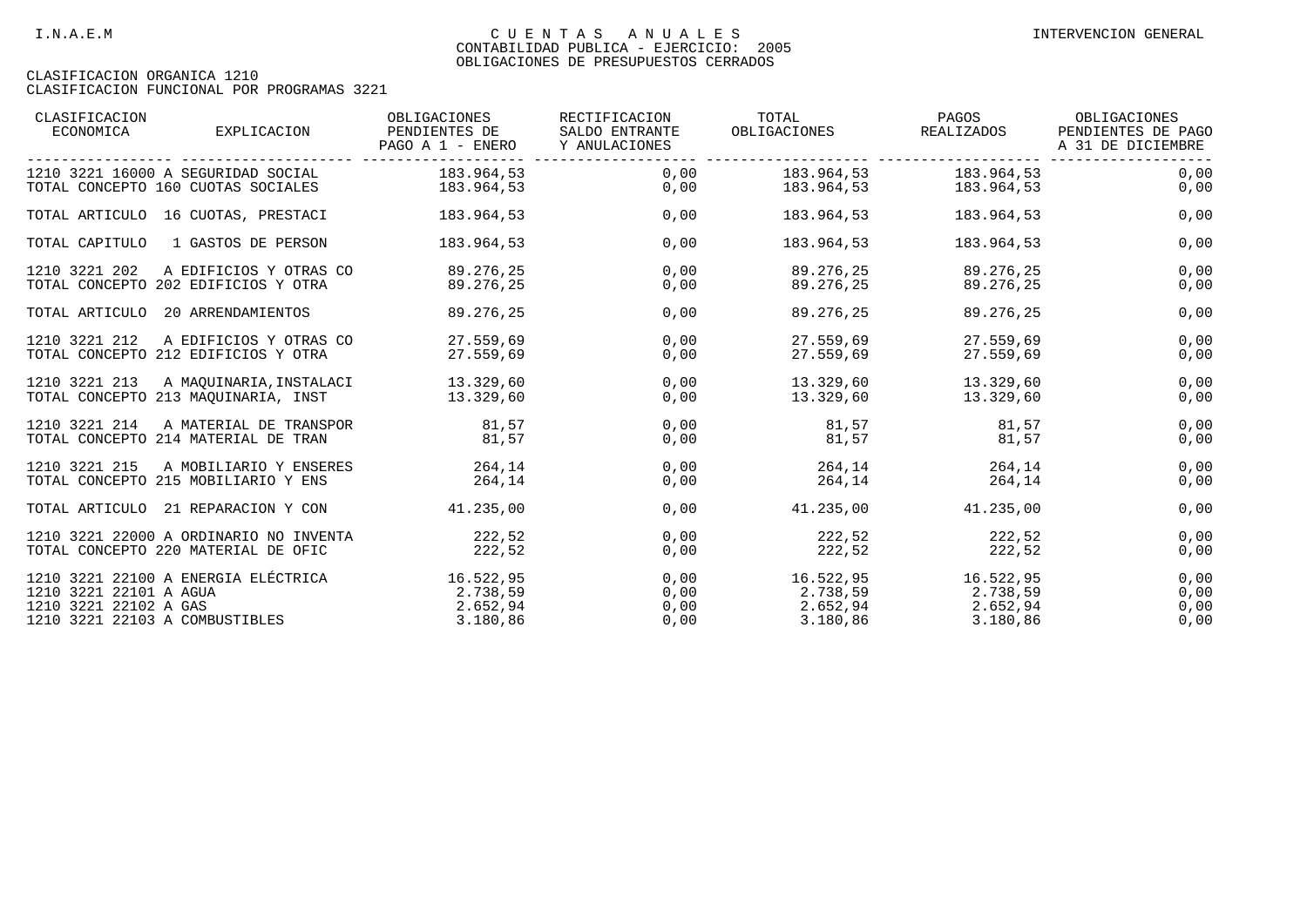| CLASIFICACION<br>ECONOMICA<br>EXPLICACION                                                                                                                                                                                                                                                                   | OBLIGACIONES<br>PENDIENTES DE<br>PAGO A 1 - ENERO Y ANULACIONES              | RECTIFICACION<br>SALDO ENTRANTE      | TOTAL<br>OBLIGACIONES                                                                                                                                                          | PAGOS<br>REALIZADOS                                | OBLIGACIONES<br>PENDIENTES DE PAGO<br>A 31 DE DICIEMBRE      |
|-------------------------------------------------------------------------------------------------------------------------------------------------------------------------------------------------------------------------------------------------------------------------------------------------------------|------------------------------------------------------------------------------|--------------------------------------|--------------------------------------------------------------------------------------------------------------------------------------------------------------------------------|----------------------------------------------------|--------------------------------------------------------------|
| 1210 3221 22109 A OTROS SUMINISTROS<br>TOTAL CONCEPTO 221 SUMINISTROS                                                                                                                                                                                                                                       | 38,05<br>25.133,39                                                           |                                      | $0,00$ $38,05$ $38,05$ $38,05$<br>$0,00$ $25.133,39$ $25.133,39$                                                                                                               |                                                    | 0,00<br>0,00                                                 |
| 1210 3221 22200 A TELEFÓNICAS<br>$\begin{tabular}{lllllllllllll} \texttt{1210} & \texttt{3221} & \texttt{22201} & \texttt{A POSTALES} & \texttt{8.355,06} \\ \texttt{TOTAL CONCEPTO} & \texttt{222} & \texttt{COMUNICACIONES} & & & & 11.034,76 \\ \end{tabular}$                                           | 2.679,70                                                                     | 0,00<br>0,00                         |                                                                                                                                                                                | 2.679,70<br>8.355,06 8.355,06<br>3.355,06 8.355,06 | 0,00<br>0,00<br>0,00                                         |
| 1210 3221 22500 A LOCALES<br>TOTAL CONCEPTO 225 TRIBUTOS                                                                                                                                                                                                                                                    | 111,16<br>111,16                                                             | 0.00<br>0,00                         | 111,16<br>$111, 16$ $111, 16$                                                                                                                                                  | 111,16                                             | 0,00<br>0,00                                                 |
| 1210 3221 22602 A GASTOS DE DIVULGACIÓ<br>1210 3221 22602 B GASTOS DE DIVULGACIÓ<br>1210 3221 22602 G GASTOS DE DIVULGACIO<br>1210 3221 22605 B REUNIONES Y CONFEREN<br>1210 3221 22609 A OTROS<br>TOTAL CONCEPTO 226 GASTOS DIVERSOS 114.045,21                                                            | 78.571,40<br>18.906,04<br>3.387,57<br>12.222,18<br>958,02                    | 0,00<br>0,00<br>0,00<br>0,00         | 18.906,04 18.906,04<br>$3.387,57$ $3.387,57$<br>$12.222,18$ $12.222,18$<br>$0,00$<br>$0,00$<br>$114.045,21$<br>$114.045,21$<br>$114.045,21$                                    | 78.571,40 78.571,40                                | 0,00<br>0,00<br>0,00<br>0,00<br>0,00<br>0,00                 |
| 1210 3221 22700 A LIMPIEZA Y ASEO 51.046,71<br>1210 3221 22701 A SEGURIDAD<br>1210 3221 22706 A ESTUDIOS Y TRABAJOS 4.283,74<br>1210 3221 22706 B ESTUDIOS Y TRABAJOS<br>1210 3221 22706 L ESTUDIOS Y TRABAJOS<br>1210 3221 22709 A OTROS<br>1210 3221 22709 L OTROS<br>TOTAL CONCEPTO 227 TRABAJOS REALIZA | 25.767,66<br>37.890,00<br>107.271,85<br>35.945,66<br>76.262,02<br>338.467,64 | 0,00<br>0,00<br>0,00<br>0,00<br>0,00 | 25.767,66 25.767,66<br>$4.283,74$ $4.283,74$<br>$37.890,00$ $37.890,00$<br>107.271,85 107.271,85<br>0,00 35.945,66 35.945,66<br>0,00 76.262,02 76.262,02<br>338.467,64<br>0,00 | 51.046,71 51.046,71<br>338.467,64                  | 0,00<br>0,00<br>0,00<br>0,00<br>0,00<br>0,00<br>0,00<br>0,00 |
| TOTAL ARTICULO 22 MATERIAL, SUMINI                                                                                                                                                                                                                                                                          | 489.014,68                                                                   | 0,00                                 | 489.014,68                                                                                                                                                                     | 489.014.68                                         | 0,00                                                         |
| 1210 3221 230<br>A DIETAS<br>TOTAL CONCEPTO 230 DIETAS                                                                                                                                                                                                                                                      | 374,42<br>374,42                                                             | 0,00<br>0,00                         | 374,42                                                                                                                                                                         | 374,42<br>374,42<br>374,42                         | 0,00<br>0,00                                                 |
| A LOCOMOCIÓN<br>1210 3221 231<br>TOTAL CONCEPTO 231 LOCOMOCION                                                                                                                                                                                                                                              | 537,59<br>537,59                                                             | 0,00<br>0,00                         | 537,59<br>537,59                                                                                                                                                               | 537,59<br>537,59                                   | 0,00<br>0,00                                                 |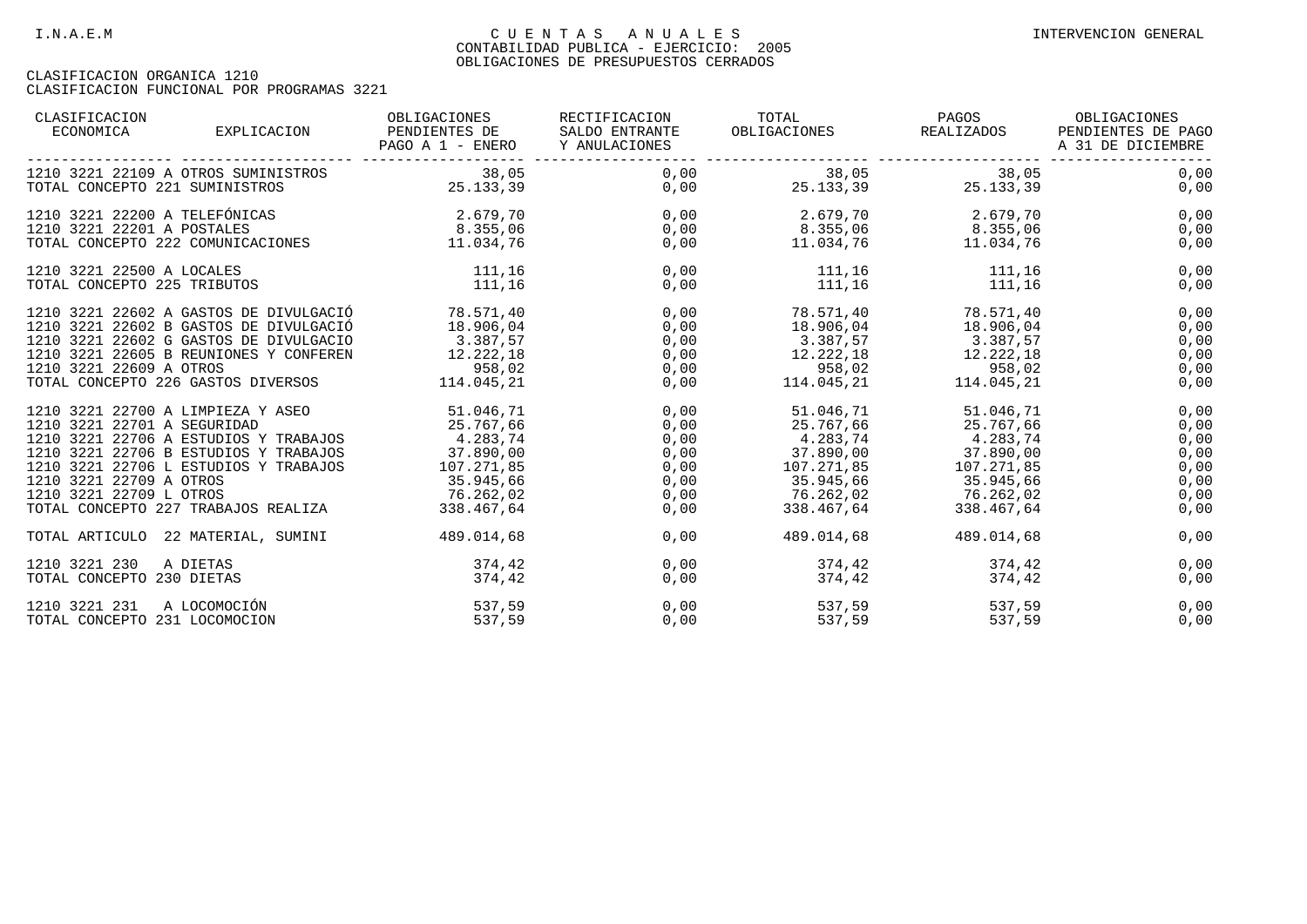| CLASIFICACION<br>ECONOMICA<br>EXPLICACION                                                                                                                                    | OBLIGACIONES<br>PENDIENTES DE<br>PAGO A 1 - ENERO   | RECTIFICACION<br>SALDO ENTRANTE<br>Y ANULACIONES | TOTAL<br>OBLIGACIONES                               | PAGOS<br>REALIZADOS                                                                   | OBLIGACIONES<br>PENDIENTES DE PAGO<br>A 31 DE DICIEMBRE |
|------------------------------------------------------------------------------------------------------------------------------------------------------------------------------|-----------------------------------------------------|--------------------------------------------------|-----------------------------------------------------|---------------------------------------------------------------------------------------|---------------------------------------------------------|
| TOTAL ARTICULO 23 INDEMNIZACIONES                                                                                                                                            | 912,01                                              | 0,00                                             | 912,01                                              | 912,01                                                                                | 0,00                                                    |
| 1210 3221 25100 A FINANCIADOS CON RECU<br>1210 3221 25101 L FINANCIADOS CON RECU<br>1210 3221 25102 B CURSOS CENTRO TECNOL<br>TOTAL CONCEPTO 251 GASTOS REALIZACI            | 56.425,22<br>146.776,81<br>260.620,96<br>463.822,99 | 0,00<br>0,00<br>0,00<br>0,00                     | 56.425,22<br>146.776,81<br>260.620,96<br>463.822,99 | 56.425,22<br>146.776,81<br>260.620,96<br>463.822,99                                   | 0,00<br>0,00<br>0,00<br>0,00                            |
| TOTAL ARTICULO 25 OTROS GASTOS                                                                                                                                               | 463.822,99                                          | 0,00                                             | 463.822,99                                          | 463.822,99                                                                            | 0,00                                                    |
| TOTAL CAPITULO<br>2 GASTOS EN BIENES                                                                                                                                         | 1.084.260,93                                        | 0,00                                             | 1.084.260,93                                        | 1.084.260,93                                                                          | 0,00                                                    |
| 1210 3221 41050 L SUBV. CONTRAC. DESEM<br>TOTAL CONCEPTO 410 COFINANCIADAS. (U                                                                                               | 62.938,20<br>62.938,20                              | 0,00<br>0,00                                     | 62.938,20<br>62.938,20                              | 62.938,20<br>62.938,20                                                                | 0,00<br>0,00                                            |
| TOTAL ARTICULO 41 A ORGANISMOS AUT                                                                                                                                           | 62.938,20                                           | 0,00                                             | 62.938,20                                           | 62.938,20                                                                             | 0,00                                                    |
| 1210 3221 44000 A FORMACIÓN<br>1210 3221 44070 B FORMACION ENTES PUBL<br>TOTAL CONCEPTO 440 COFINANCIADAS. (U                                                                | 94.498,22<br>36.000,00<br>130.498,22                | 0,00<br>0,00<br>0,00                             | 94.498,22<br>$36.000,00$ $36.000,00$<br>130.498,22  | 94.498,22<br>130.498,22                                                               | 0,00<br>0,00<br>0,00                                    |
| TOTAL ARTICULO 44 A EMPRESAS PUBLI                                                                                                                                           | 130.498,22                                          | 0,00                                             | 130.498,22                                          | 130.498,22                                                                            | 0,00                                                    |
| 1210 3221 45051 L FORMACIÓN EE.TT. DGA<br>TOTAL CONCEPTO 450 TRANSFERENCIAS D                                                                                                | 199.509.62<br>199.509,62                            | 0,00<br>0,00                                     | 199.509.62<br>199.509,62                            | 199.509.62<br>199.509,62                                                              | 0,00<br>0,00                                            |
| TOTAL ARTICULO 45 A COMUNIDADES AU                                                                                                                                           | 199.509,62                                          | 0,00                                             | 199.509,62                                          | 199.509,62                                                                            | 0,00                                                    |
| 1210 3221 46050 L FORMACIÓN FIP CCLL 47.214,96<br>1210 3221 46051 L FORMACIÓN EE.TT. CC.<br>1210 3221 46053 L SUBV, CONTRAT, DESEM<br>1210 3221 46054 L SUBVENCIONES FOMENTO | 3.249.149,44<br>1.716.821,22<br>12.020,24           | 0,00<br>0,00<br>0,00<br>0,00                     | 1.716.821,22<br>12.020,24                           | 47.214,96 47.214,96<br>$3.249.149.44$ $3.249.149.44$<br>$1.716.821,22$<br>$12.020,24$ | 0,00<br>0,00<br>0,00<br>0,00                            |
| 1210 3221 46055 L AGENTES DE EMPLEO DE<br>1210 3221 46070 B FORMACIÓN FONDO LOCA                                                                                             | 267.851,47<br>9.656, 16                             | 0,00<br>0,00                                     | 267.851,47<br>9.656, 16                             | 267.851,47<br>9.656,16                                                                | 0,00<br>0,00                                            |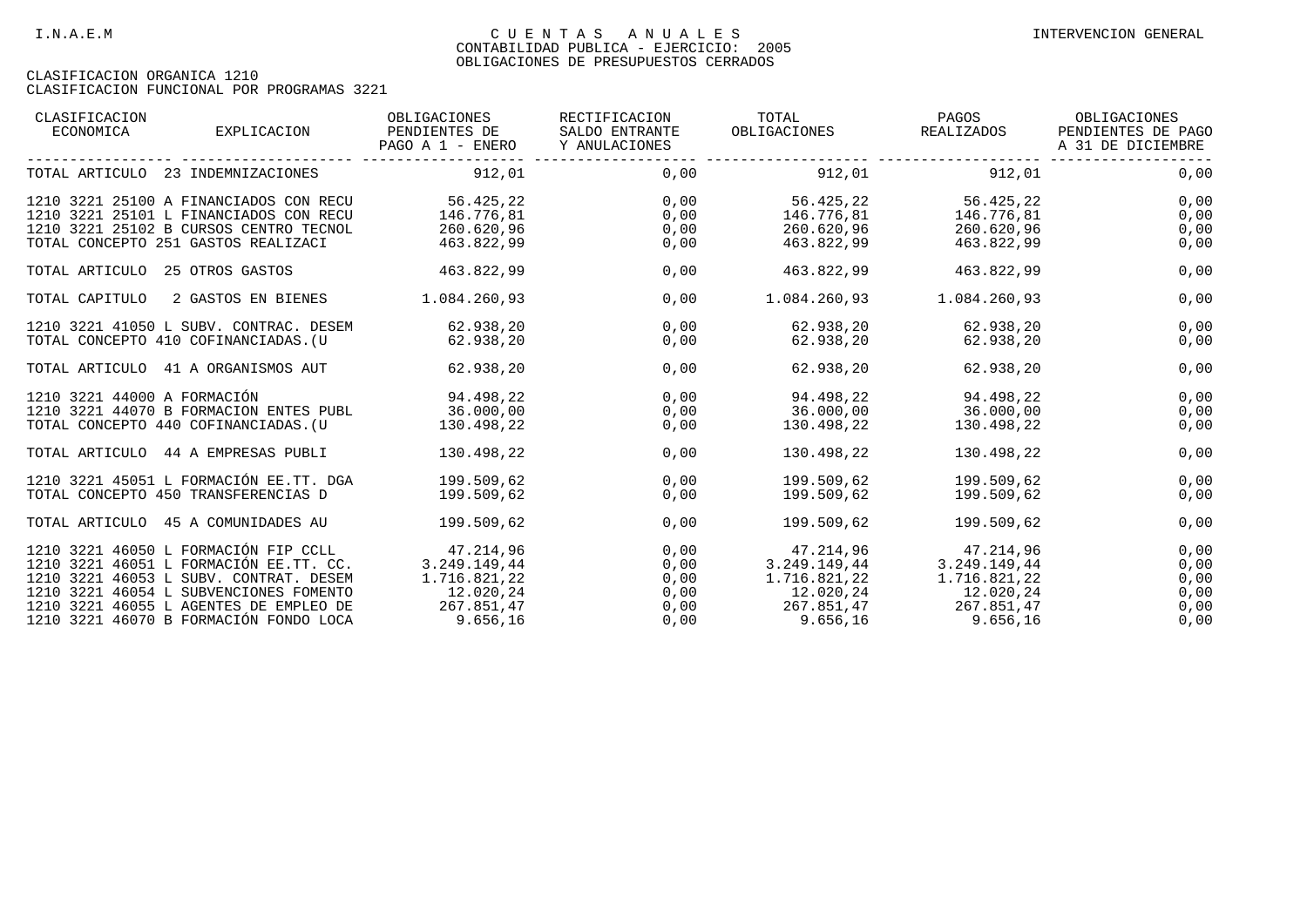| CLASIFICACION<br>ECONOMICA  | EXPLICACION                                                                                                                                                                                                                                                                                                                                                                                                                                                             | OBLIGACIONES<br>PENDIENTES DE<br>PAGO A 1 - ENERO                                                                                                                | RECTIFICACION<br>SALDO ENTRANTE<br>Y ANULACIONES                                     | TOTAL<br>OBLIGACIONES                                                                                                                                                         | PAGOS<br>REALIZADOS                                                                                                                    | OBLIGACIONES<br>PENDIENTES DE PAGO<br>A 31 DE DICIEMBRE                                      |
|-----------------------------|-------------------------------------------------------------------------------------------------------------------------------------------------------------------------------------------------------------------------------------------------------------------------------------------------------------------------------------------------------------------------------------------------------------------------------------------------------------------------|------------------------------------------------------------------------------------------------------------------------------------------------------------------|--------------------------------------------------------------------------------------|-------------------------------------------------------------------------------------------------------------------------------------------------------------------------------|----------------------------------------------------------------------------------------------------------------------------------------|----------------------------------------------------------------------------------------------|
|                             | TOTAL CONCEPTO 460 COFINANCIADAS. (U 5.302.713,49                                                                                                                                                                                                                                                                                                                                                                                                                       |                                                                                                                                                                  | 0,00                                                                                 | 5.302.713,49                                                                                                                                                                  | 5.302.713,49                                                                                                                           | 0,00                                                                                         |
|                             | TOTAL ARTICULO 46 A CORPORACIONES                                                                                                                                                                                                                                                                                                                                                                                                                                       | 5.302.713,49                                                                                                                                                     | 0,00                                                                                 | 5.302.713,49                                                                                                                                                                  | 5.302.713,49                                                                                                                           | 0,00                                                                                         |
| 1210 3221 47001 A FORMACIÓN | 1210 3221 47011 A FOMENTO EMPLEO AUTON<br>1210 3221 47013 A FOMENTO DE LA CONTRA<br>1210 3221 47051 L FORMACIÓN FIP EE.PP.<br>1210 3221 47052 L PROMOCIÓN DE EMPLEO<br>1210 3221 47056 L ACC.COMPLEM.FORM. CO<br>1210 3221 47074 B FORMACIÓN EMPRESAS P<br>1210 3221 47077 B FOMEMTO CONTRATACION                                                                                                                                                                       | 65.580,00<br>845,00<br>3.750,00<br>1.241.587,11<br>15.135,02<br>86.384,00<br>1.012.446,92<br>8.800,00                                                            | 0,00<br>0,00<br>0,00<br>0,00<br>0,00<br>0,00<br>0,00<br>0,00                         | 65.580,00<br>845,00<br>3.750,00<br>1.241.587,11<br>15.135,02<br>86.384,00<br>1.012.446,92<br>8.800,00                                                                         | 65.580,00<br>845,00<br>3.750,00<br>1.241.587, 11<br>15.135,02<br>86.384,00<br>1.012.446,92<br>8.800,00                                 | 0,00<br>0,00<br>0,00<br>0,00<br>0,00<br>0,00<br>0,00<br>0,00                                 |
| 1210 3221 47551             | TOTAL CONCEPTO 470 COFINANCIADAS. (U<br>PLAN FIP<br>TOTAL CONCEPTO 475 FINANCIADAS CON                                                                                                                                                                                                                                                                                                                                                                                  | 2.434.528,05<br>10.399,02<br>10.399,02                                                                                                                           | 0,00<br>0,00<br>0,00                                                                 | 2.434.528,05<br>10.399,02<br>10.399,02                                                                                                                                        | 2.434.528,05<br>0,00                                                                                                                   | 0,00<br>0,00<br>10.399,02<br>10.399,02                                                       |
|                             | TOTAL ARTICULO 47 A EMPRESAS PRIVA                                                                                                                                                                                                                                                                                                                                                                                                                                      | 2.444.927,07                                                                                                                                                     | 0,00                                                                                 | 2.444.927,07                                                                                                                                                                  | 2.434.528,05                                                                                                                           | 10.399,02                                                                                    |
| 1210 3221 48074 G EOUAL     | 1210 3221 48001 A FORMACIÓN, FOMENTO Y<br>1210 3221 48002 A FORMACIÓN (RECURSOS<br>1210 3221 48004 A SUBVENCIONES INESPEC<br>1210 3221 48051 L FORMACIÓN FIP SIN LU<br>1210 3221 48053 L FORMACIÓN EE. TT. SI<br>1210 3221 48055 L ACCIONES INFORM. ORI<br>1210 3221 48056 L SUBV. CONTRAT. DESEM<br>1210 3221 48059 L CONTRATOS PROGRAMA F<br>1210 3221 48060 L ACCIONES COMPLEMENT.<br>1210 3221 48070 B FORMACIÓN (AGENTES S<br>TOTAL CONCEPTO 480 COFINANCIADAS. (U | 87.000,00<br>471.085,25<br>56.169.04<br>577.399,00<br>440.116,80<br>15.948,24<br>131.444,15<br>793.815,05<br>329.982,00<br>7.342,01<br>52.898,55<br>2.963.200,09 | 0,00<br>0,00<br>0,00<br>0,00<br>0,00<br>0,00<br>0,00<br>0,00<br>0,00<br>0,00<br>0,00 | 471.085,25<br>$56.169.04$ 56.169.04<br>577.399,00<br>440.116,80<br>15.948,24<br>131.444,15<br>793.815,05<br>329.982,00<br>7.342,01<br>$52.898, 55$<br>2.963.200,09 2.<br>0,00 | 471.085,25<br>577.399,00<br>440.116,80<br>15.948,24<br>131.444,15<br>793.815,05<br>329.982,00<br>7.342,01<br>52.898,55<br>2.963.200,09 | 0,00<br>0,00<br>0,00<br>0,00<br>0,00<br>0,00<br>0,00<br>0,00<br>0,00<br>0,00<br>0,00<br>0,00 |
|                             | TOTAL ARTICULO 48 A FAMILIAS E INS                                                                                                                                                                                                                                                                                                                                                                                                                                      | 2.963.200,09                                                                                                                                                     | 0,00                                                                                 | 2.963.200,09                                                                                                                                                                  | 2.963.200,09                                                                                                                           | 0,00                                                                                         |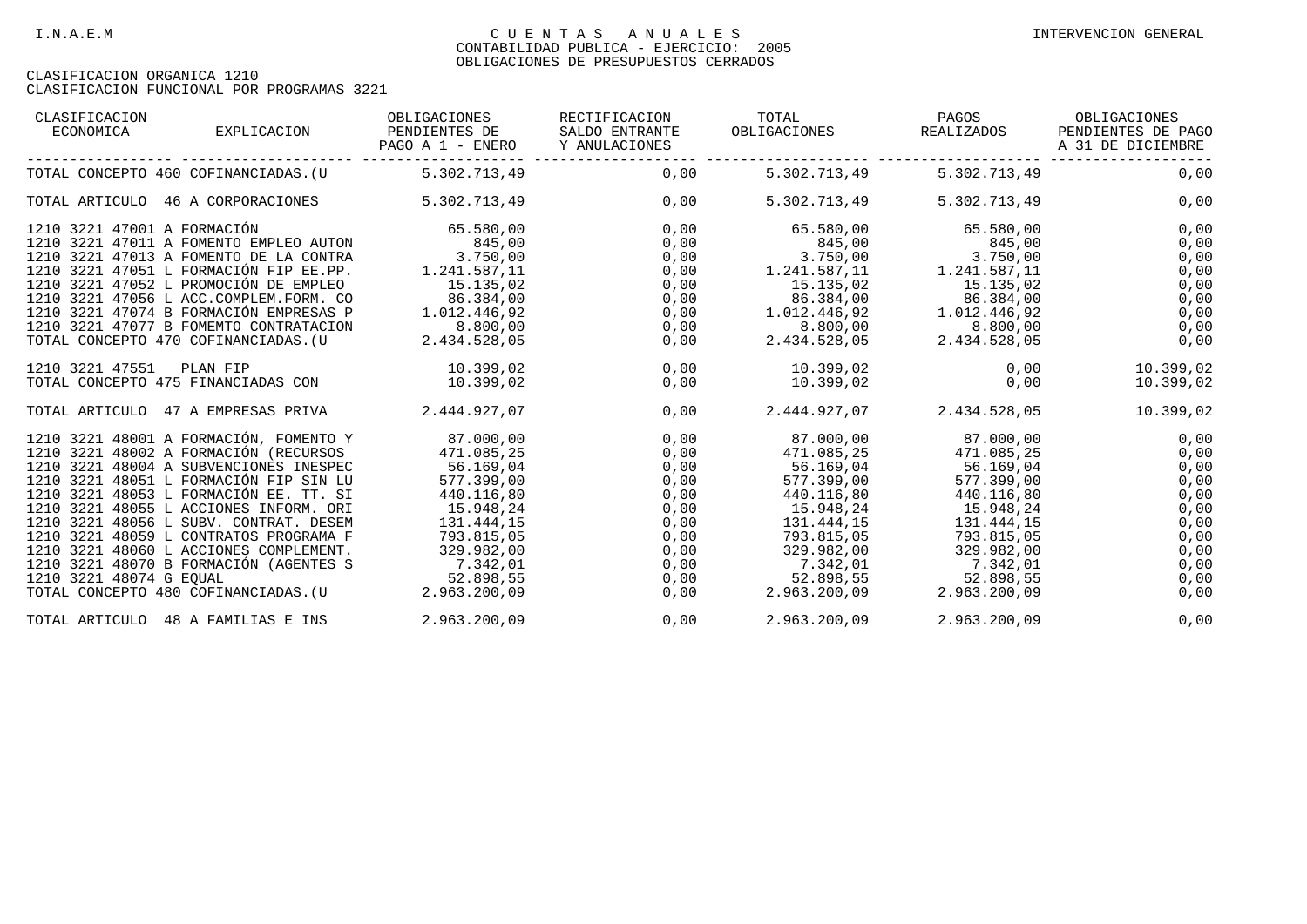| CLASIFICACION<br>ECONOMICA                           | EXPLICACION                                                                   | OBLIGACIONES<br>PENDIENTES DE<br>PAGO A 1 - ENERO | RECTIFICACION<br>SALDO ENTRANTE<br>Y ANULACIONES | TOTAL<br>OBLIGACIONES                  | PAGOS<br>REALIZADOS                    | OBLIGACIONES<br>PENDIENTES DE PAGO<br>A 31 DE DICIEMBRE |
|------------------------------------------------------|-------------------------------------------------------------------------------|---------------------------------------------------|--------------------------------------------------|----------------------------------------|----------------------------------------|---------------------------------------------------------|
| TOTAL CAPITULO                                       | 4 TRANSFERENCIAS C                                                            | 11.103.786,69                                     | 0,00                                             |                                        |                                        | 10.399,02                                               |
| 1210 3221 602<br>1210 3221 602<br>TOTAL CONCEPTO 602 | A EDIFICIOS Y OTRAS CO<br>L EDIFICIOS Y OTRAS CO                              | 88.126,54<br>160.313,29<br>248.439,83             | 0,00<br>0,00<br>0,00                             | 88.126,54<br>160.313,29<br>248.439,83  | 88.126,54<br>160.313,29<br>248.439,83  | 0,00<br>0,00<br>0,00                                    |
| 1210 3221 603<br>TOTAL CONCEPTO 603                  | A MAOUINARIA, INSTALAC                                                        | 99.611,81<br>99.611,81                            | 0,00<br>0,00                                     | 99.611,81<br>99.611,81                 | 99.611,81<br>99.611,81                 | 0,00<br>0,00                                            |
| 1210 3221 604<br>TOTAL CONCEPTO 604                  | A MATERIAL DE TRANSPOR                                                        | 20.767.19<br>20.767.19                            | 0.00<br>0,00                                     | 20.767.19<br>20.767.19                 | 20.767.19<br>20.767,19                 | 0,00<br>0,00                                            |
| 1210 3221 605<br>1210 3221 605<br>TOTAL CONCEPTO 605 | A MOBILIARIO Y ENSERES<br>L MOBILIARIO Y ENSERES                              | 115.842,50<br>105.913.77<br>221.756,27            | 0,00<br>0,00<br>0,00                             | 115.842,50<br>105.913.77<br>221.756,27 | 115.842,50<br>105.913.77<br>221.756,27 | 0,00<br>0,00<br>0,00                                    |
| 1210 3221 606<br>1210 3221 606<br>TOTAL CONCEPTO 606 | A EOUIPOS PARA PROCESO<br>L EQUIPOS PARA PROCESO                              | 220.727,84<br>42.475,81<br>263.203,65             | 0,00<br>0,00<br>0,00                             | 220.727,84<br>42.475,81<br>263.203,65  | 220.727,84<br>42.475,81<br>263.203,65  | 0,00<br>0,00<br>0,00                                    |
| TOTAL ARTICULO                                       | 60 INVERSIONES REAL                                                           | 853.778,75                                        | 0,00                                             | 853.778,75                             | 853.778,75                             | 0,00                                                    |
| TOTAL CAPITULO                                       | 6 INVERSIONES REAL                                                            | 853.778.75                                        | 0.00                                             | 853.778.75                             | 853.778.75                             | 0,00                                                    |
|                                                      | 1210 3221 78000 A ESTRUCTURAS FORMATIV<br>TOTAL CONCEPTO 780 A FAMILIAS E INS | 463.453,33<br>463.453.33                          | 0,00<br>0,00                                     | 463.453,33<br>463.453,33               | 463.453,33<br>463.453,33               | 0,00<br>0,00                                            |
|                                                      | TOTAL ARTICULO 78 A FAMILIAS E INS                                            | 463.453,33                                        | 0,00                                             | 463.453,33                             | 463.453,33                             | 0,00                                                    |
| TOTAL CAPITULO                                       | 7 TRANSFERENCIAS D                                                            | 463.453,33                                        | 0,00                                             | 463.453,33                             | 463.453,33                             | 0,00                                                    |
| TOTAL FUNCIONAL                                      | 3221 FOMENTO DEL EMPL                                                         | 13.689.244,23                                     | 0,00                                             | 13.689.244,23                          | 13.678.845,21                          | 10.399,02                                               |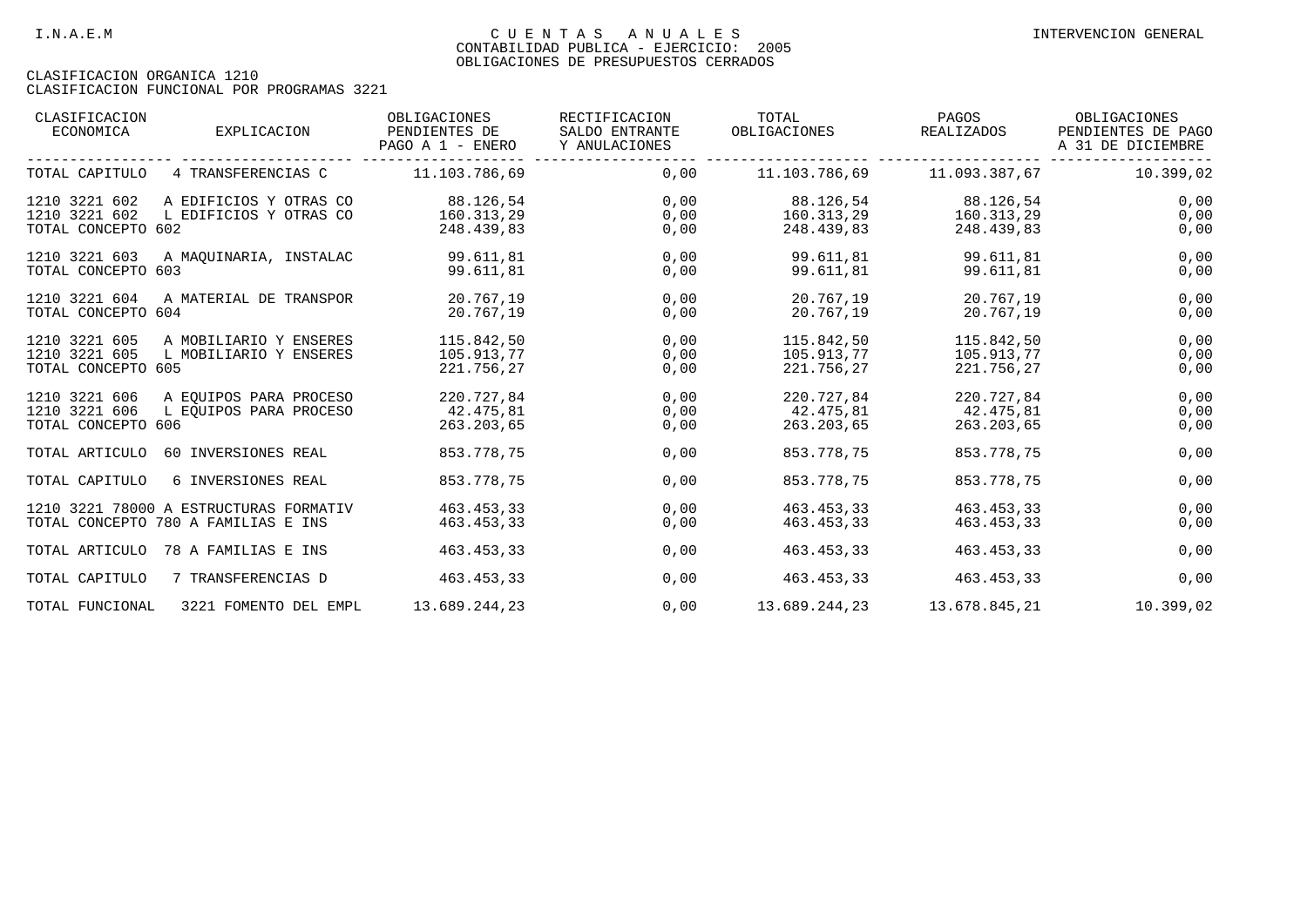| CLASIFICACION<br>ECONOMICA | EXPLICACION                                                                                                                                                                                                                                         | OBLIGACIONES<br>PENDIENTES DE<br>PAGO A 1 - ENERO                          | RECTIFICACION<br>SALDO ENTRANTE<br>Y ANULACIONES | TOTAL<br>OBLIGACIONES                                                      | PAGOS<br>REALIZADOS                                                        | OBLIGACIONES<br>PENDIENTES DE PAGO<br>A 31 DE DICIEMBRE |
|----------------------------|-----------------------------------------------------------------------------------------------------------------------------------------------------------------------------------------------------------------------------------------------------|----------------------------------------------------------------------------|--------------------------------------------------|----------------------------------------------------------------------------|----------------------------------------------------------------------------|---------------------------------------------------------|
|                            | 1210A3221 47011 A FOMENTO EMPLEO AUTON<br>1210A3221 47015 A FOMENTO DE EMPLEO AU<br>1210A3221 47052 L PROMOCIÓN DE EMPLEO<br>1210A3221 47054 L SUBV, EMPRESAS I+E<br>1210A3221 47055 L SUBV.CONTRATACIÓN IN<br>TOTAL CONCEPTO 470 COFINANCIADAS. (U | 3.933.58<br>14.173.05<br>2.702.56<br>223.594,57<br>56.126.79<br>300.530,55 | 0.00<br>0,00<br>0,00<br>0,00<br>0,00<br>0,00     | 3.933.58<br>14.173,05<br>2.702.56<br>223.594.57<br>56.126,79<br>300.530,55 | 3.933,58<br>14.173,05<br>2.702.56<br>223.594,57<br>56.126,79<br>300.530,55 | 0,00<br>0,00<br>0,00<br>0,00<br>0,00<br>0,00            |
| TOTAL ARTICULO             | 47 A EMPRESAS PRIVA                                                                                                                                                                                                                                 | 300.530.55                                                                 | 0,00                                             | 300.530,55                                                                 | 300.530.55                                                                 | 0,00                                                    |
| TOTAL CAPITULO             | 4 TRANSFERENCIAS C                                                                                                                                                                                                                                  | 300.530,55                                                                 | 0,00                                             | 300.530.55                                                                 | 300.530.55                                                                 | 0,00                                                    |
| TOTAL FUNCIONAL            | 3221 FOMENTO DEL EMPL                                                                                                                                                                                                                               | 300.530,55                                                                 | 0,00                                             | 300.530,55                                                                 | 300.530,55                                                                 | 0,00                                                    |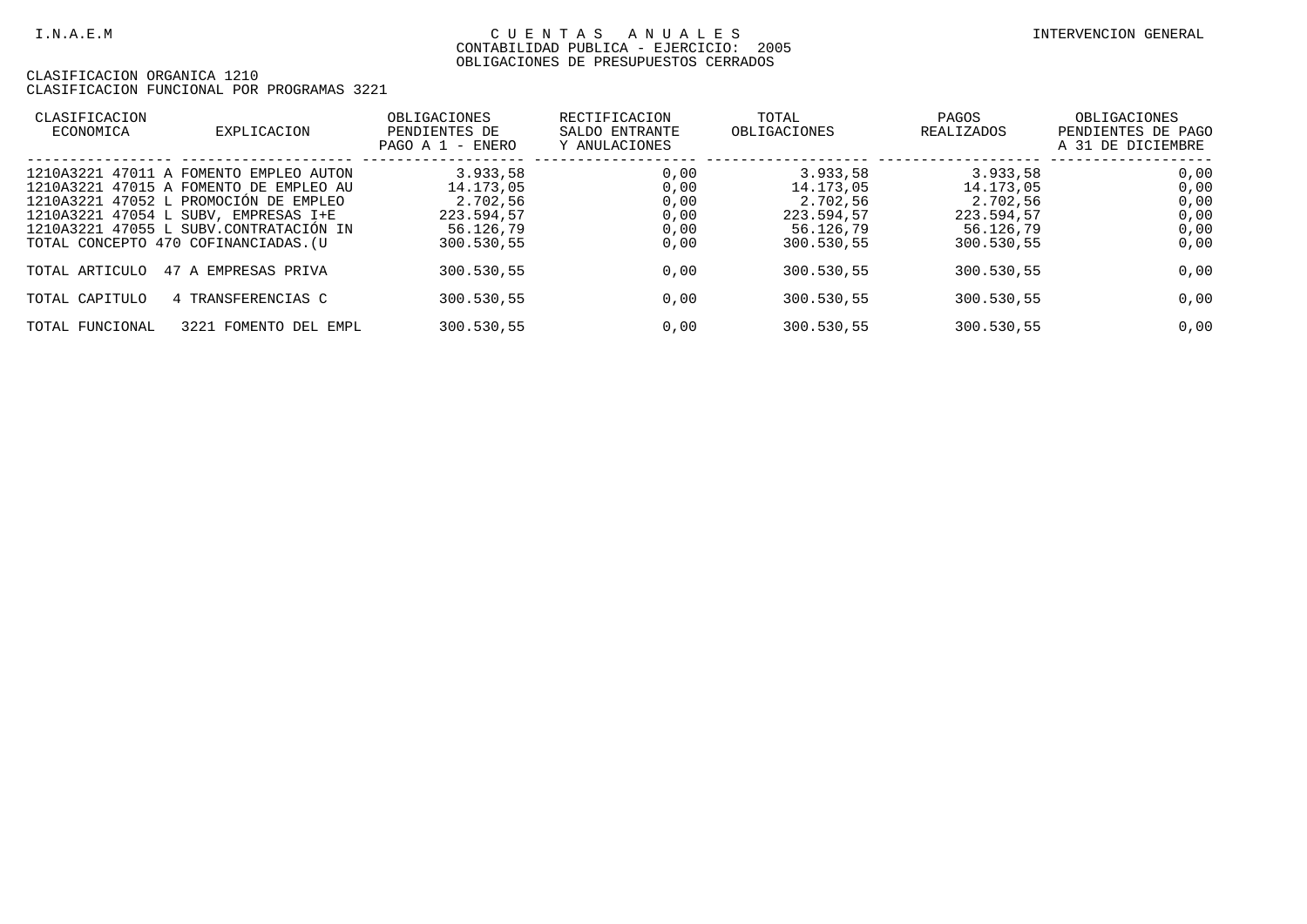| CLASIFICACION<br>ECONOMICA | EXPLICACION                                                                   | OBLIGACIONES<br>PENDIENTES DE<br>PAGO A $1$ - ENERO | RECTIFICACION<br>SALDO ENTRANTE<br>Y ANULACIONES | TOTAL<br>OBLIGACIONES | PAGOS<br>REALIZADOS  | OBLIGACIONES<br>PENDIENTES DE PAGO<br>A 31 DE DICIEMBRE |
|----------------------------|-------------------------------------------------------------------------------|-----------------------------------------------------|--------------------------------------------------|-----------------------|----------------------|---------------------------------------------------------|
|                            | 1210B3221 47052 L PROMOCIÓN DE EMPLEO<br>TOTAL CONCEPTO 470 COFINANCIADAS. (U | 1.500,00<br>1.500,00                                | 0,00<br>0,00                                     | 1.500,00<br>1,500,00  | 1,500,00<br>1,500,00 | 0,00<br>0,00                                            |
| TOTAL ARTICULO             | 47 A EMPRESAS PRIVA                                                           | 1.500,00                                            | 0.00                                             | 1.500,00              | 1,500,00             | 0,00                                                    |
| TOTAL CAPITULO             | 4 TRANSFERENCIAS C                                                            | 1.500,00                                            | 0.00                                             | 1.500,00              | 1,500,00             | 0,00                                                    |
| TOTAL FUNCIONAL            | 3221 FOMENTO DEL EMPL                                                         | 1.500.00                                            | 0.00                                             | 1.500,00              | 1,500,00             | 0,00                                                    |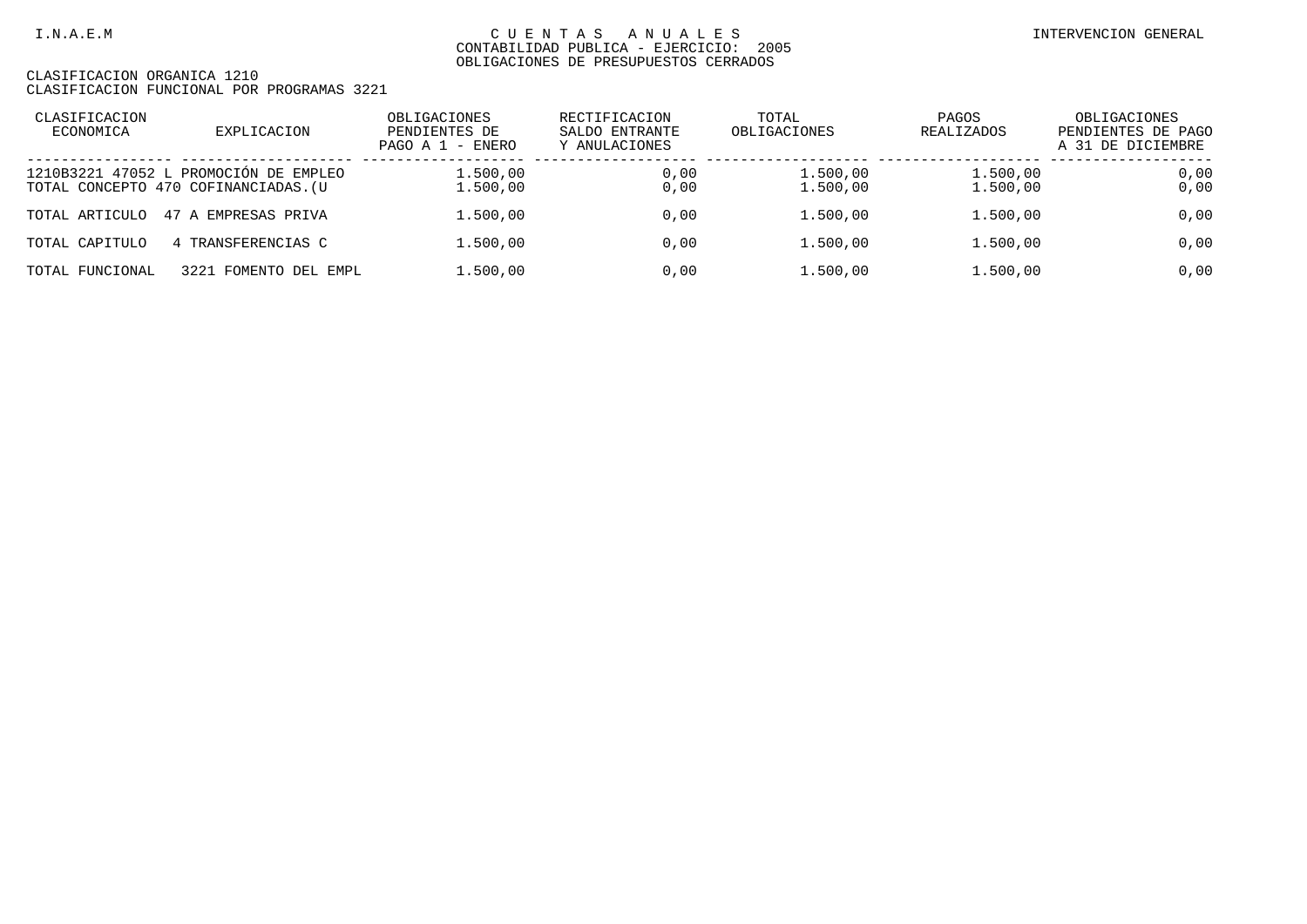| CLASIFICACION<br>ECONOMICA | EXPLICACION                                                                                                                                                                                                                                          | OBLIGACIONES<br>PENDIENTES DE<br>- ENERO<br>PAGO A 1                  | RECTIFICACION<br>SALDO ENTRANTE<br>Y ANULACIONES | TOTAL<br>OBLIGACIONES                                                 | PAGOS<br>REALIZADOS                                                   | OBLIGACIONES<br>PENDIENTES DE PAGO<br>A 31 DE DICIEMBRE |
|----------------------------|------------------------------------------------------------------------------------------------------------------------------------------------------------------------------------------------------------------------------------------------------|-----------------------------------------------------------------------|--------------------------------------------------|-----------------------------------------------------------------------|-----------------------------------------------------------------------|---------------------------------------------------------|
|                            | 1210C3221 47013 A FOMENTO DE LA CONTRA<br>1210C3221 47017 A FOMENTO DE LA CONTRA<br>1210C3221 47054 L SUBV, EMPRESAS I+E<br>1210C3221 47055 L SUBV.CONTRATACIÓN IN<br>1210C3221 47077 B FOMEMTO CONTRATACION<br>TOTAL CONCEPTO 470 COFINANCIADAS. (U | 800,00<br>6.200.00<br>14.424.30<br>15.628.00<br>2,000,00<br>39.052,30 | 0,00<br>0,00<br>0,00<br>0,00<br>0,00<br>0,00     | 800,00<br>6.200,00<br>14.424.30<br>15.628.00<br>2.000,00<br>39.052,30 | 800,00<br>6.200,00<br>14.424.30<br>15.628,00<br>2.000,00<br>39.052,30 | 0,00<br>0,00<br>0,00<br>0,00<br>0,00<br>0,00            |
| TOTAL ARTICULO             | 47 A EMPRESAS PRIVA                                                                                                                                                                                                                                  | 39.052.30                                                             | 0,00                                             | 39.052.30                                                             | 39.052.30                                                             | 0,00                                                    |
| TOTAL CAPITULO             | 4 TRANSFERENCIAS C                                                                                                                                                                                                                                   | 39.052.30                                                             | 0,00                                             | 39.052,30                                                             | 39.052.30                                                             | 0,00                                                    |
| TOTAL FUNCIONAL            | 3221 FOMENTO DEL EMPL                                                                                                                                                                                                                                | 39.052.30                                                             | 0,00                                             | 39.052,30                                                             | 39.052.30                                                             | 0,00                                                    |